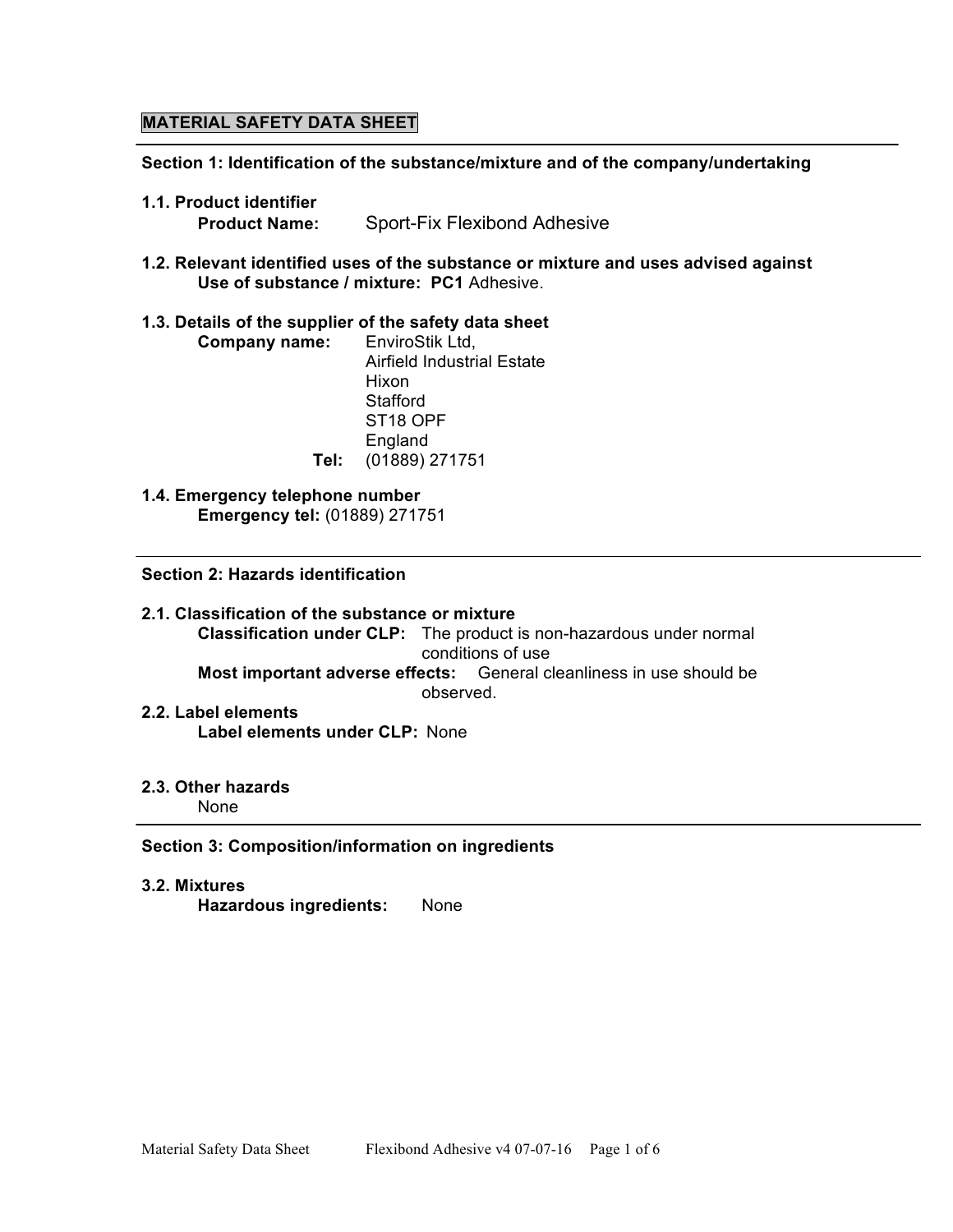# **Section 4: First aid measures**

## **4.1. Description of first aid measures**

| <b>Skin Contact:</b> Remove all surplus material with a cloth and wash area with |                                                                       |  |  |
|----------------------------------------------------------------------------------|-----------------------------------------------------------------------|--|--|
|                                                                                  | plenty of soap and water. If irritation persists seek medical advice. |  |  |
|                                                                                  | Eye Contact: Bathe the eye with running water for 15 minutes.         |  |  |
|                                                                                  | Transfer to hospital for specialist examination.                      |  |  |
| Ingestion:                                                                       | Do not induce vomiting. Wash out mouth with water. If patient         |  |  |
|                                                                                  | starts to vomit turn into recovery position.                          |  |  |
| Inhalation:                                                                      | Remove casualty from exposure ensuring one's own safety whilst        |  |  |
|                                                                                  | doing so. If recovery is not rapid, seek medical advice.              |  |  |

# **4.2. Most important symptoms and effects, both acute and delayed**

**Skin Contact:**There may be irritation and redness at the site of contact. **Eye Contact:** There may be irritation and redness. **Ingestion:** There may be soreness and redness of the mouth and throat. **Inhalation:** May cause respiratory irritation.

**Delayed / immediate effects:** No data available.

# **4.3. Indication of any immediate medical attention and special treatment needed**

**Immediate / special treatment:** Show this safety data sheet to the doctor in attendance.

## **Section 5: Fire-fighting measures**

## **5.1. Extinguishing media**

**Extinguishing Media:** Carbon dioxide. Dry chemical powder. Alcohol or polymer foam.

## **5.2. Special hazards arising from the substance or mixture**

**Exposure Hazards:** In combustion emits toxic fumes of carbon dioxide/carbon monoxide.

## **5.3. Advice for fire-fighters**

**Advice for fire-fighters:** Wear self-contained breathing apparatus. Wear protective clothing to prevent contact with skin and eyes.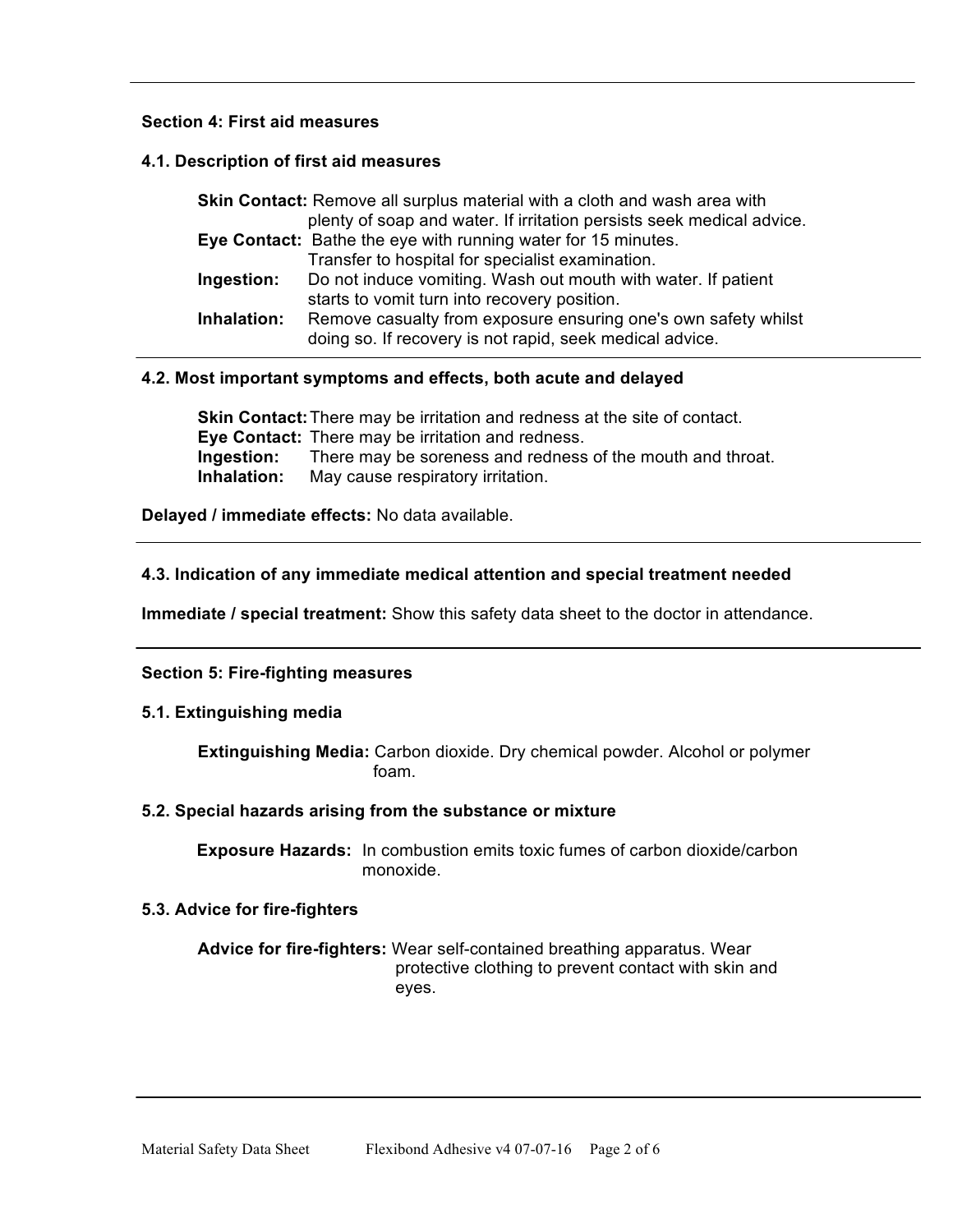### **Section 6: Accidental release measures**

### **6.1. Personal precautions, protective equipment and emergency procedures**

**Personal Precautions:** Refer to section 8 of SDS for personal protection details.

## **6.2. Environmental precautions**

**Environmental Precautions:** Contain the spillage using bunding. Do not discharge into drains or rivers.

## **6.3. Methods and material for containment and cleaning up**

| <b>Clean up Procedures:</b> | Absorb into dry earth or sand. Transfer to a         |
|-----------------------------|------------------------------------------------------|
|                             | closable, labelled salvage container for disposal by |
|                             | an appropriate method.                               |

## **6.4. Reference to other sections**

**Reference to other sections:** Refer to section 8 of SDS.

## **Section 7: Handling and storage**

 $\overline{a}$ 

- **7.1. Precautions for safe handling Handling Requirements:** Ensure there is sufficient ventilation of the area.
- **7.2. Conditions for safe storage, including any incompatibilities Storage Conditions:** Store in cool, well ventilated area. **Suitable Packaging:** Must only be kept in original packaging.
- **7.3. Specific end use(s) Specific end use(s):** No special requirement.

#### **Section 8: Exposure controls/personal protection**

**8.1. Control parameters**

**Workplace exposure limits: Respirable dust**

#### **8.2. Exposure controls**

| <b>Engineering Measures:</b><br><b>Respiratory Protection:</b> | Ensure there is sufficient ventilation of the area.<br>Self-contained breathing apparatus must be<br>available in case of emergency. |
|----------------------------------------------------------------|--------------------------------------------------------------------------------------------------------------------------------------|
| <b>Hand Protection:</b>                                        | Impermeable gloves with cotton liners.                                                                                               |
| <b>Eye Protection:</b>                                         | Safety goggles.                                                                                                                      |
| <b>Skin Protection:</b>                                        | Protective clothing with elasticated cuffs and closed                                                                                |
|                                                                | neck.                                                                                                                                |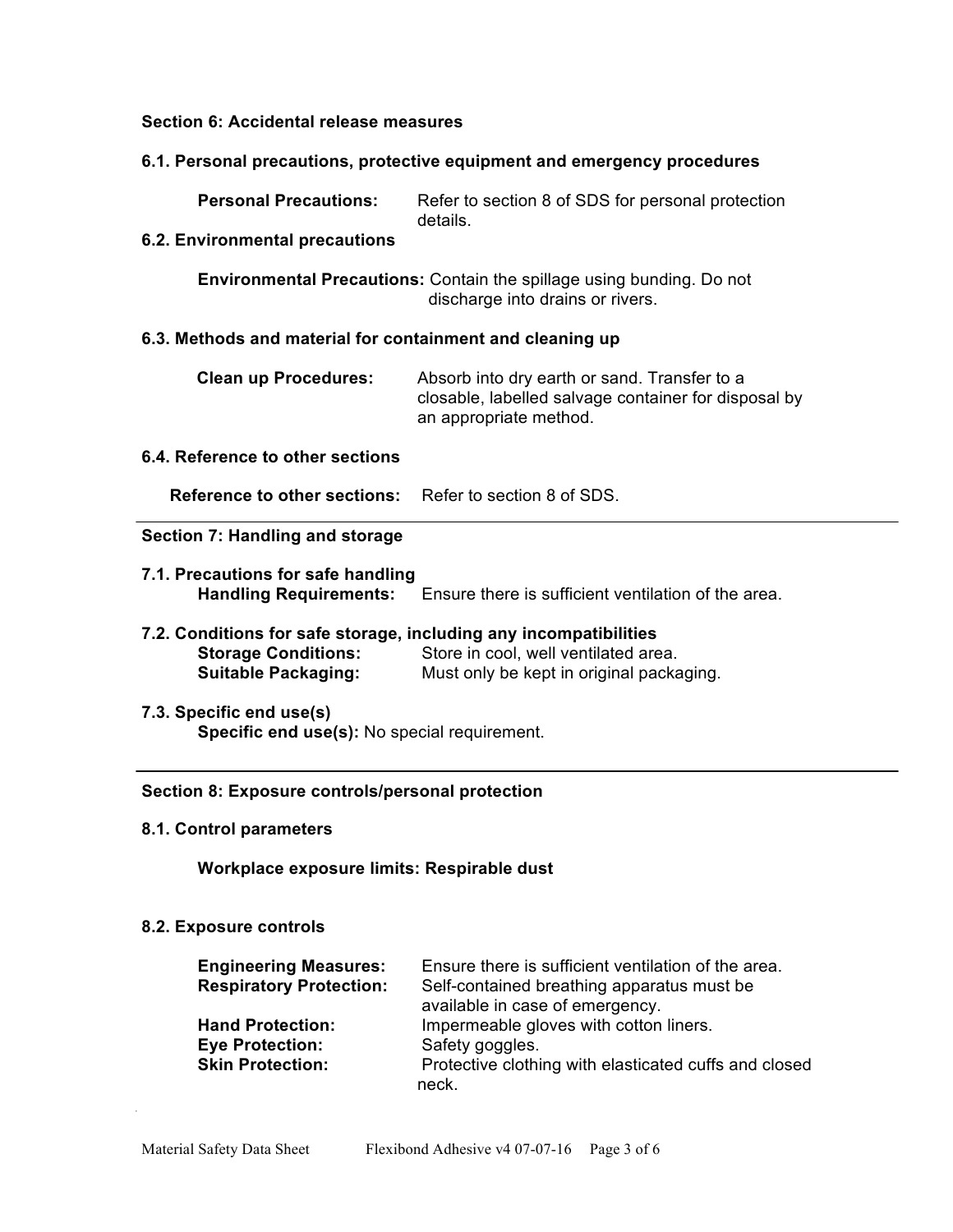## **Section 9: Physical and chemical properties**

**9.1. Information on basic physical and chemical properties**

| State:                        | Paste                 |
|-------------------------------|-----------------------|
| Colour:                       | <b>Beige</b>          |
| Odour:                        | Perceptible odour     |
| <b>Solubility in Water:</b>   | Insoluble             |
| Also Soluble in:              | Most organic solvents |
| <b>Viscosity:</b>             | High viscous          |
| <b>Boiling Point/Range C:</b> | >110                  |
| <b>Melting Point/Range C:</b> | $-10$                 |
| <b>Flash Point C:</b>         | 100                   |
| <b>Relative Density:</b>      | 1.4                   |
| pH:                           | N/A                   |

# **9.2. Other information**

**Other information:** Not applicable.

## **Section 10: Stability and reactivity**

**10.1. Reactivity**

.

**Reactivity:** Stable under recommended transport or storage conditions

- **10.2. Chemical stability Chemical stability:** Stable under normal conditions. Stable at room temperature.
- **10.3. Possibility of hazardous reactions Hazardous reactions:** Hazardous reactions will not occur under normal transport or storage conditions.
- **10.4. Conditions to avoid Conditions to avoid:** Heat. Hot surfaces. Sources of ignition. Flames.
- **10.5. Incompatible materials Materials to avoid:** Strong oxidising agents. Strong acids.
- **10.6. Hazardous decomposition products Haz. decomp. products:** In combustion emits toxic fumes.

## **Section 11: Toxicological information**

# **11.1 Symptoms / routes of exposure**

**Routes of Exposure:** Refer to section 4 of SDS for routes of exposure and corresponding symptoms.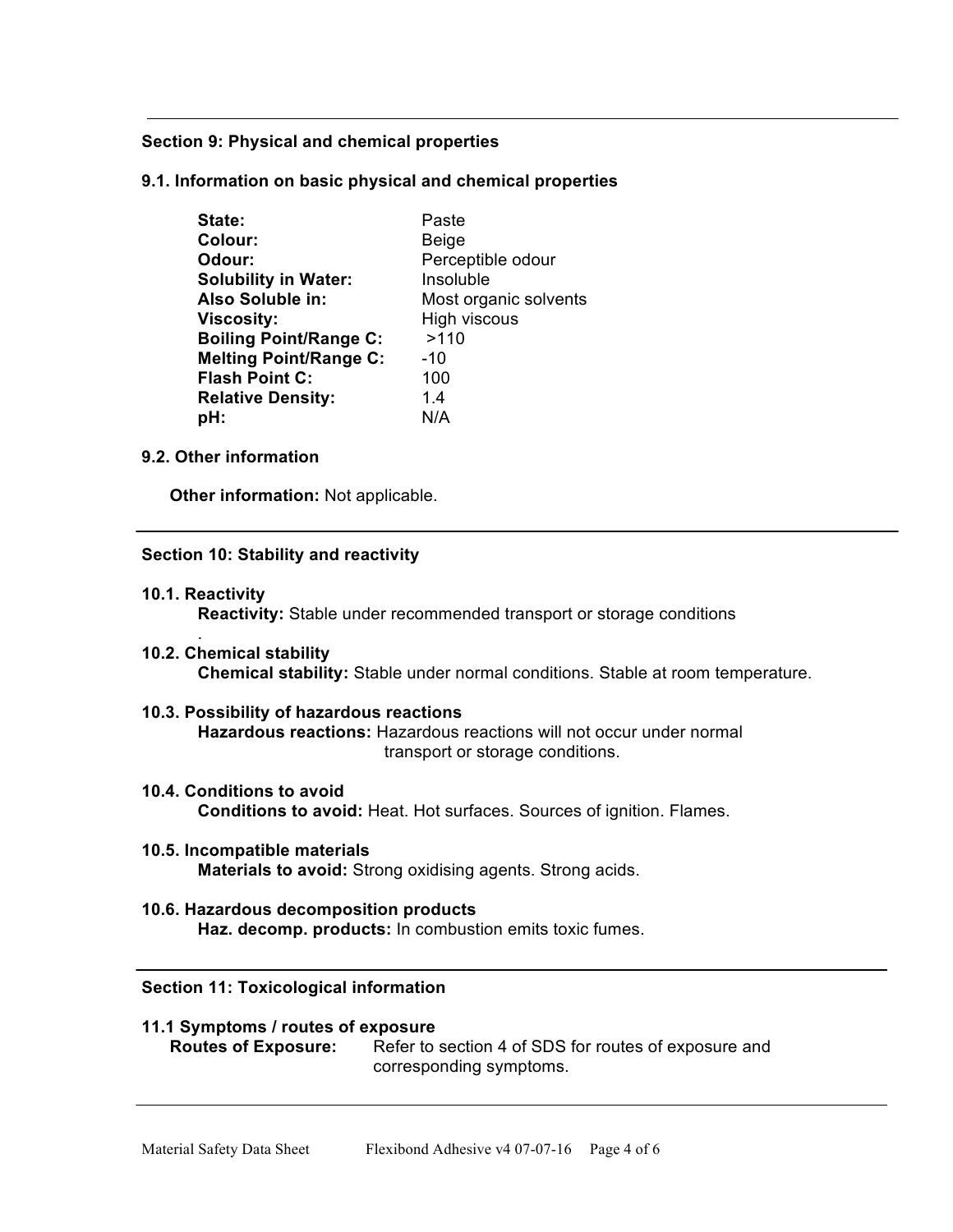### **Section 12: Ecological information**

## **12.1. Toxicity**

**Ecotoxicity values:** Not applicable.

- **12.2. Persistence and degradability Persistence and degradability:** Biodegradable in part only.
- **12.3. Bioaccumulative potential Bioaccumulative potential:** No data available.

#### **12.4. Mobility in soil**

**Mobility:** Absorbed only slowly into soil. Heavier than water. Vapour is heavier than air.

- **12.5. Results of PBT and vPvB assessment PBT identification:** This substance is not identified as a PBT substance.
- **12.6. Other adverse effects Other adverse effects:** Not applicable.

### **Section 13: Disposal considerations**

### **13.1. Waste treatment methods**

**Disposal operations:** This material is not such as to be classified as "special waste"as the term is defined by the control of pollution (special waste) Regulations 1980 and may be disposed of by landfill tipping.

**NB:** The user's attention is drawn to the possible existence of regional or national regulations regarding disposal.

## **Section 14: Transport information**

- **14.1. UN number UN number:** Not classified
- **14.2. UN proper shipping name Shipping name:** Not classified
- **14.3. Transport hazard class(es) Transport class:** Not classified
- **14.4. Packing group Packing group:** Not classified
- **14.5. Environmental hazards Environmentally hazardous:** No **Marine pollutant:** No